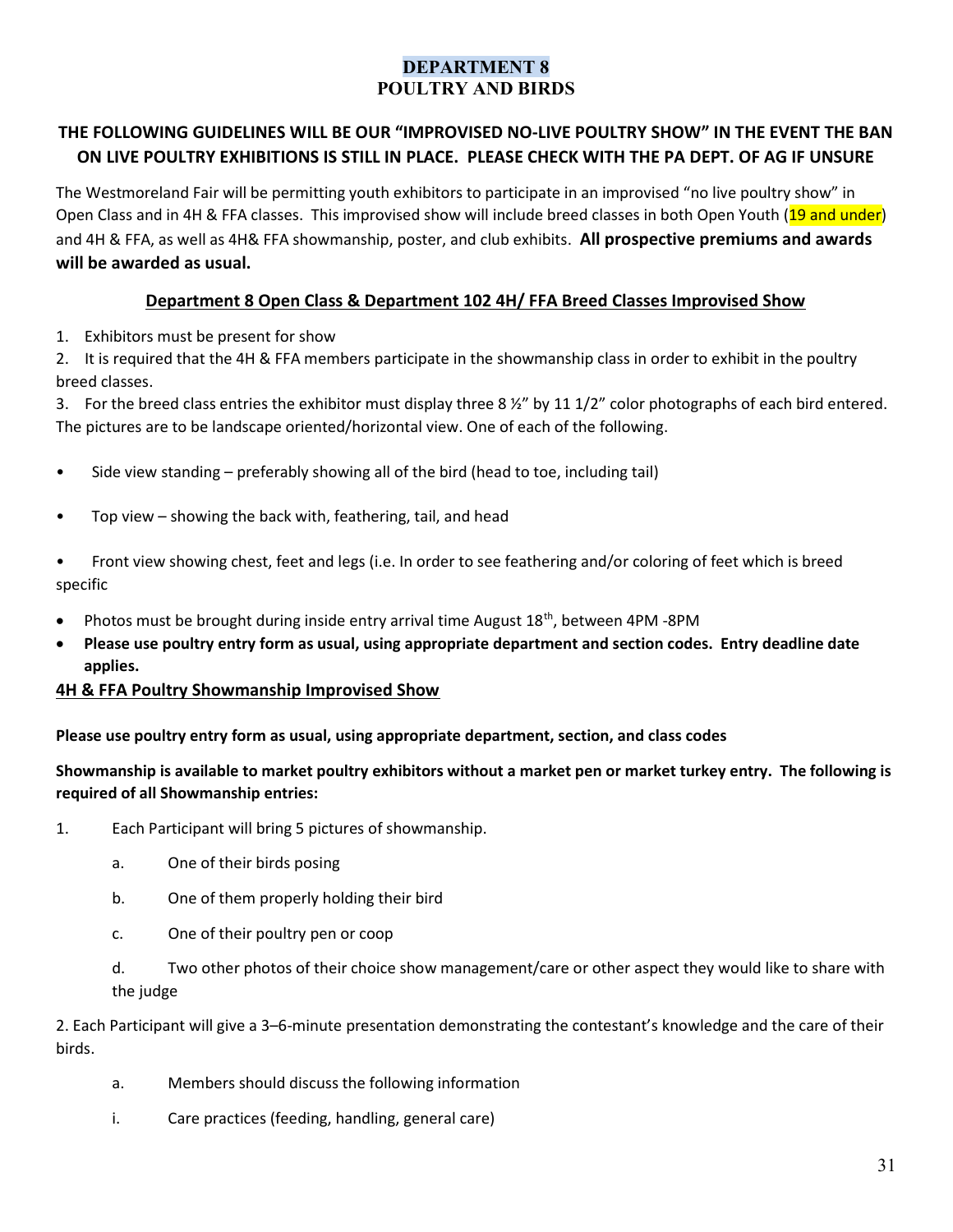- ii. Breed and variety of bird they have pictured
- iii. Classification in the American Poultry Assn Standard of Perfection
- iv. Discuss their bio-security plan to prevent their birds from being exposed to disease like Avian Flu
- 3. Answer questions from the Judge(s)

Judging will be based on clarity of delivery, accuracy of information and practices shared and who best conveys their knowledge of their birds and how they are cared for daily. Presenting proper techniques and information as in other showmanship contests are important. Only difference is you will not have their bird to show the judge. So your photos need to help you tell your story to the judge in an accurate manner. Premiums and awards will be awarded as usual.

### -POULTRY POSTER CONTEST AVAILABLE FOR 4H & FFA DEPARTMENT IN SECTION J- Please use an inside entry form

-AN ADDITIONAL SCRAPBOOK CLASS HAS BEEN ADDED IN THE 4H & FFA CLUB EXHIBIT DEPARTMENT. A CLUB MAY ENTER A SCRAPBOOK completed by its members for Poultry. This year only, a club may enter a poultry scrapbook AND one other entry within Department 118, Section A

Entry fees apply to the Improvised Show entries. Health papers not required for Improvised Show

### ENTRY FEE - \$3.00 per animal Limit of 30 birds per exhibitor Exhibitors limited to two entries per class

### NO ENTRY FORMS WILL BE ACCEPTED WITHOUT REQUIRED HEALTH CERTIFICATES Poultry Certificate is located at the back of the Premium Book

# HEALTH RULES FOR POULTRY AND BIRDS

- 1. All Pennsylvania poultry, waterfowl, upland game birds, and pigeons entering an exhibition must bear a unique individual identification leg band (official state-issued leg bands are not required). Ratites must be identified with a neckband or an electronic implant device (the exhibitor must supply a reader).
- 2. An owner-endorsed poultry health certificate must accompany all Pennsylvania poultry, waterfowl, upland game birds, ratites, and pigeons, and must include the following:
	- Name and location of exhibition; and
	- Name, address, and telephone number of the owner; and
	- A statement that their entries and their flock of origin are free of evidence of contagious diseases: and
	- Owner signature and date of that signature
- 3. An Animal Owner or Caretaker's Verification of Veterinarian-Client-Patient Relationship (VCPR) statement for the animals being exhibited must be included on the fair registration form. (A separate VCPR form is no longer required) Exhibitor's signature on the entry form to affirm VCPR is required.
- 4. Avian Influenza Clean Testing and Verification (all samples must be collected by a Certified Poultry Technician or an Accredited Veterinarian):
	- All poultry, waterfowl, upland game birds, and ratites, (pigeons excluded) for exhibition must originate from a flock in good standing in the Pennsylvania Avian Influenza Monitored Flock program, or from a flock in good standing in the NPIP Avian Influenza Clean program (the flock must be participating in the NPIP Al Clean program-it is not considered to be a clean flock if only originating from a clean breeder flock or hatchery., and the birds must be accompanied by the most recent test report (copy acceptable). Test results must be negative. The NPIP or AI MF number must be noted on the report OR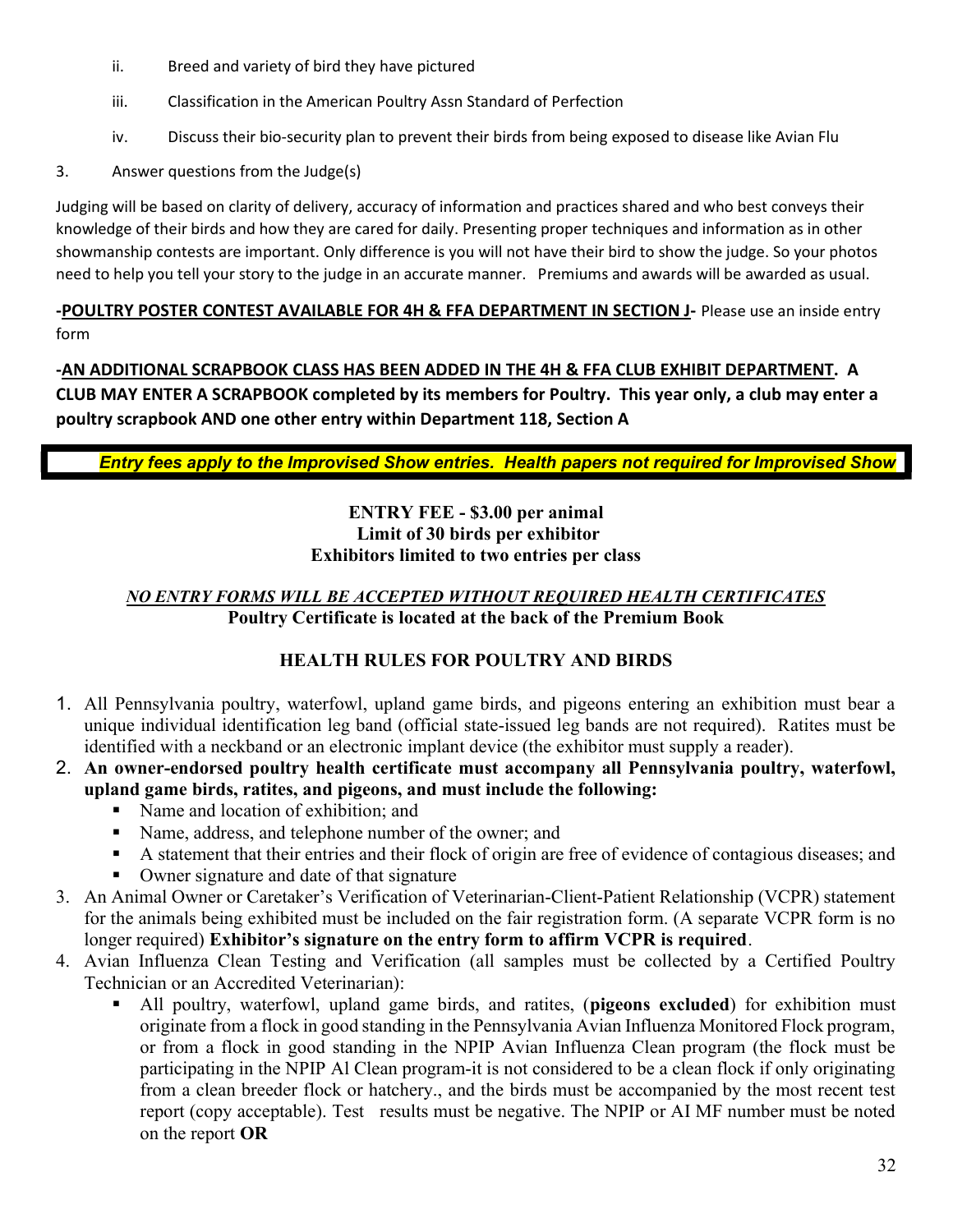- The birds must originate from a flock in which a minimum of 30 birds, 3 weeks of age or older, were tested negative for avian influenza within the 30 days prior to opening date of the exhibition and the birds must be accompanied by the most recent test report. Test results must be negative. If there are fewer than 30 birds in the flock, test all birds. For ducks and geesel, cloacal swab samples must be collected for testing, and the swabs must be tested using virus isolation techniques or PCR for domestic ducks only.
- 5. Pullorum-Typhoid Clean Testing and Verification (pigeons and waterfowl excluded). (All samples must be collected by a Certified Poultry Technician or an Accredited Veterinarian):
	- All poultry, upland game birds, and ratites (pigeons and waterfowl excluded) must originate from a flock in good standing in the NPIP Pullorum-Typhoid Clean Program or from a flock in good standing in the PA Pullorum Equivalent Program and the birds must be accompanied by the most recent test report (copy acceptable). Test results must be negative. The NPIP number must be noted on the report for NPIP Pullorum-Typhoid Clean flocks. If the rapid whole-blood plate agglutination test was done, the most recent 9-2 or state equivalent form must accompany the birds (copy acceptable). Test results must be negative; If birds are less than one year of age and originate from an NPIP hatchery, they do not have to be tested for pullorum-typhoid fi they are accompanied by an NPIP 9-3 form from the hatchery and any additions to the flock were also from NPIP Clean sources. The NPIP number must be noted on the report for NPIP Pullorum-Typhoid Clean flocks. OR
	- Individual birds (pigeons and waterfowl excluded) for exhibition must have had a negative pullorumtyphoid test within the 90 days prior to the opening date of the exhibition. The birds must be accompanied by the most recent test report (copy acceptable). Test results must be negative. The following age restrictions apply to comply with NPIP standards:
		- Chickens shall be tested at 4 months of age or older.
		- Turkeys shall be tested at 12 weeks of age or older.
		- Game birds shall be tested at 4 months of age or older, or upon sexual maturity, whichever comes first.
		- Ratites shall be tested at 12 months of age or older.
		- All birds not meeting these age restrictions are exempt from pullorum testing requirements.

# Out of State Poultry, Waterfowl, Upland Game Birds, Ratites, and Pigeons:

All fowl originating from out of state must comply with the Westmoreland Fair Health Rules and the requirements set forth by the Pennsylvania Department of Agriculture at https://www.agriculture.pa.gov/Animals/AHDServices/Documents/2018%20Animal%20Health%20Rules%20f or%20PA%20Fairs.pdf

- 1. Entries for Westmoreland County residents and poultry fanciers cooped first.
- 2. Only entered listed specimens will be accepted. Breeds and varieties must be listed in the A.P.A. Standards.
- 3. Efforts will be made to coop singly. Right is reserved to place in one coop more than one bird of the same variety if owned by the same exhibitor.
- 4. The American Standard of Perfection will govern poultry judging.
- 5. A judge shall not officiate in a class where he has an entry. Collusion between a judge and exhibitor will exclude from competition and awards all entries of the offending exhibitor. Exhibitor's protest relative to such exclusion must be in writing.
- 6. Entered specimens must be bona fide property of exhibitor. All poultry must be separately cooped and clearly marked as to sex and class.
- 7. During the continuance of the show, all birds will be examined carefully each day. Birds showing signs of disease will be segregated and properly cared for or returned to the owner at his expense.
- 8. Substitutions will be permitted before closing date of the entries. No substitutions will be permitted after closing date of entries unless of the same breed, variety, and sex.
- 9. Birds will be handled only by the judge or authorized Fair official.